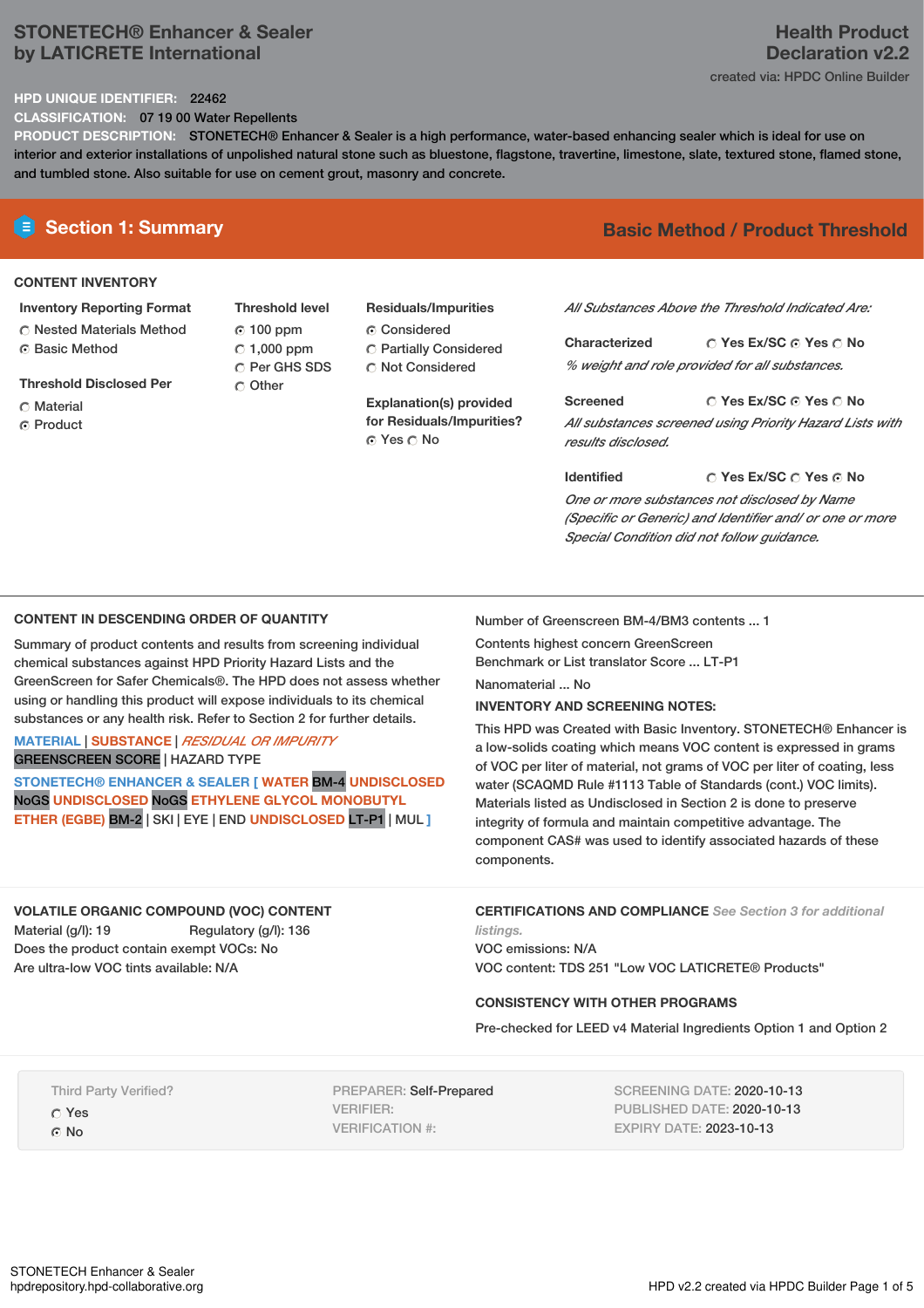This section lists contents in a product based on specific threshold(s) and reports detailed health information including hazards. This HPD uses the *inventory method indicated above, which is one of three possible methods:*

- *Basic Inventory method with Product-level threshold.*
- *Nested Material Inventory method with Product-level threshold*
- *Nested Material Inventory method with individual Material-level thresholds*

Definitions and requirements for the three inventory methods and requirements for each data field can be found in the HPD Open Standard version *2.2, available on the HPDC website at: [www.hpd-collaborative.org/hpd-2-2-standard](https://www.hpd-collaborative.org/hpd-2-2-standard)*

| <b>STONETECH® ENHANCER &amp; SEALER</b>                                                                                                                                                                                                                            |                                                                                                                                    |                 |                                   |                                                |  |
|--------------------------------------------------------------------------------------------------------------------------------------------------------------------------------------------------------------------------------------------------------------------|------------------------------------------------------------------------------------------------------------------------------------|-----------------|-----------------------------------|------------------------------------------------|--|
| <b>RESIDUALS AND IMPURITIES CONSIDERED: Yes</b><br>PRODUCT THRESHOLD: 100 ppm                                                                                                                                                                                      |                                                                                                                                    |                 |                                   |                                                |  |
| potentially greater than 100 ppm.                                                                                                                                                                                                                                  | RESIDUALS AND IMPURITIES NOTES: Residuals and impurities are measured by quantitative methods and are only displayed when they are |                 |                                   |                                                |  |
| OTHER PRODUCT NOTES: See SDS at www.laticrete.com for occupational exposure information.                                                                                                                                                                           |                                                                                                                                    |                 |                                   |                                                |  |
| <b>WATER</b><br>ID: 7732-18-5                                                                                                                                                                                                                                      |                                                                                                                                    |                 |                                   |                                                |  |
|                                                                                                                                                                                                                                                                    | HAZARD SCREENING METHOD: Pharos Chemical and Materials Library HAZARD SCREENING DATE: 2020-10-13                                   |                 |                                   |                                                |  |
| %: $80,0000 - 90,0000$                                                                                                                                                                                                                                             | <b>GS: BM-4</b>                                                                                                                    | <b>RC: None</b> | NANO: No                          | <b>SUBSTANCE ROLE: Diluent</b>                 |  |
| <b>HAZARD TYPE</b>                                                                                                                                                                                                                                                 | <b>AGENCY AND LIST TITLES</b>                                                                                                      | <b>WARNINGS</b> |                                   |                                                |  |
| None found                                                                                                                                                                                                                                                         | No warnings found on HPD Priority Hazard Lists                                                                                     |                 |                                   |                                                |  |
|                                                                                                                                                                                                                                                                    | SUBSTANCE NOTES: The amount of this component may vary based on the plant of manufacture.                                          |                 |                                   |                                                |  |
|                                                                                                                                                                                                                                                                    |                                                                                                                                    |                 |                                   |                                                |  |
| <b>UNDISCLOSED</b>                                                                                                                                                                                                                                                 |                                                                                                                                    |                 |                                   |                                                |  |
|                                                                                                                                                                                                                                                                    | HAZARD SCREENING METHOD: Pharos Chemical and Materials Library HAZARD SCREENING DATE: 2020-10-13                                   |                 |                                   |                                                |  |
| %: $8,0000 - 12,0000$                                                                                                                                                                                                                                              | <b>GS: NoGS</b>                                                                                                                    | RC: None        | NANO: No                          | <b>SUBSTANCE ROLE: Coating</b>                 |  |
| <b>HAZARD TYPE</b>                                                                                                                                                                                                                                                 | <b>AGENCY AND LIST TITLES</b>                                                                                                      | <b>WARNINGS</b> |                                   |                                                |  |
| None found                                                                                                                                                                                                                                                         | No warnings found on HPD Priority Hazard Lists                                                                                     |                 |                                   |                                                |  |
|                                                                                                                                                                                                                                                                    | SUBSTANCE NOTES: The amount of this component may vary based on the plant of manufacture. This product is shown as undisclosed to  |                 |                                   |                                                |  |
|                                                                                                                                                                                                                                                                    | preserve integrity of formula and maintain competitive advantage. The component CAS# was used to identify associated hazards.      |                 |                                   |                                                |  |
|                                                                                                                                                                                                                                                                    |                                                                                                                                    |                 |                                   |                                                |  |
| <b>UNDISCLOSED</b>                                                                                                                                                                                                                                                 |                                                                                                                                    |                 |                                   |                                                |  |
|                                                                                                                                                                                                                                                                    | HAZARD SCREENING METHOD: Pharos Chemical and Materials Library                                                                     |                 | HAZARD SCREENING DATE: 2020-10-13 |                                                |  |
| %: $1.0000 - 3.0000$                                                                                                                                                                                                                                               | GS: NoGS                                                                                                                           | RC: None        | NANO: No                          | <b>SUBSTANCE ROLE: Coating</b>                 |  |
| <b>HAZARD TYPE</b>                                                                                                                                                                                                                                                 | <b>AGENCY AND LIST TITLES</b>                                                                                                      | <b>WARNINGS</b> |                                   |                                                |  |
| None found                                                                                                                                                                                                                                                         |                                                                                                                                    |                 |                                   | No warnings found on HPD Priority Hazard Lists |  |
| SUBSTANCE NOTES: The amount of this component may vary based on the plant of manufacture. This product is shown as undisclosed to<br>preserve integrity of formula and maintain competitive advantage. The component CAS# was used to identify associated hazards. |                                                                                                                                    |                 |                                   |                                                |  |
| ETHYLENE GLYCOL MONOBUTYL ETHER (EGBE)                                                                                                                                                                                                                             |                                                                                                                                    |                 |                                   | ID: 111-76-2                                   |  |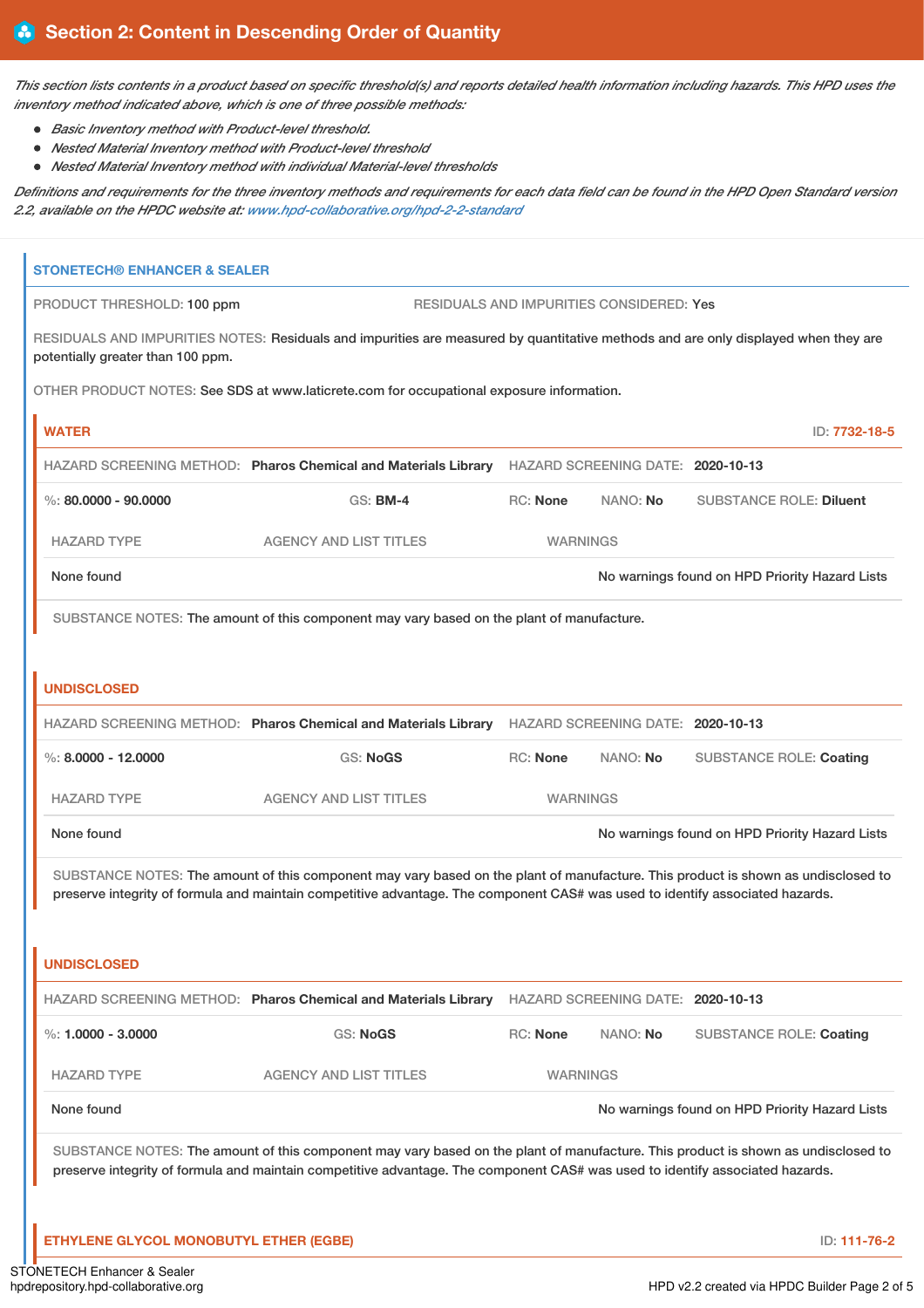|                        | HAZARD SCREENING METHOD: Pharos Chemical and Materials Library | HAZARD SCREENING DATE: 2020-10-13 |                                      |          |                                |  |
|------------------------|----------------------------------------------------------------|-----------------------------------|--------------------------------------|----------|--------------------------------|--|
| %: $1.0000 - 2.0000$   | $GS:$ BM-2                                                     | RC: None                          |                                      | NANO: No | <b>SUBSTANCE ROLE: Coating</b> |  |
| <b>HAZARD TYPE</b>     | <b>AGENCY AND LIST TITLES</b>                                  |                                   | <b>WARNINGS</b>                      |          |                                |  |
| <b>SKIN IRRITATION</b> | EU - GHS (H-Statements)                                        |                                   | H315 - Causes skin irritation        |          |                                |  |
| <b>EYE IRRITATION</b>  | EU - GHS (H-Statements)                                        |                                   | H319 - Causes serious eye irritation |          |                                |  |
| <b>ENDOCRINE</b>       | <b>TEDX</b> - Potential Endocrine Disruptors                   |                                   | <b>Potential Endocrine Disruptor</b> |          |                                |  |
|                        |                                                                |                                   |                                      |          |                                |  |

SUBSTANCE NOTES: The amount of this component may vary based on the plant of manufacture.

### **UNDISCLOSED**

|                      | HAZARD SCREENING METHOD: Pharos Chemical and Materials Library |                 | HAZARD SCREENING DATE: 2020-10-13 |                                   |  |
|----------------------|----------------------------------------------------------------|-----------------|-----------------------------------|-----------------------------------|--|
| %: $0.3000 - 0.6000$ | GS: LT-P1                                                      | $RC:$ None      | NANO: No                          | <b>SUBSTANCE ROLE: Emulsifier</b> |  |
| <b>HAZARD TYPE</b>   | AGENCY AND LIST TITLES                                         | <b>WARNINGS</b> |                                   |                                   |  |
| <b>MULTIPLE</b>      | German FEA - Substances Hazardous to<br>Waters                 |                 | Class 2 - Hazard to Waters        |                                   |  |

SUBSTANCE NOTES: The amount of this component may vary based on the plant of manufacture. This product is shown as undisclosed to preserve integrity of formula and maintain competitive advantage. The component CAS# was used to identify associated hazards.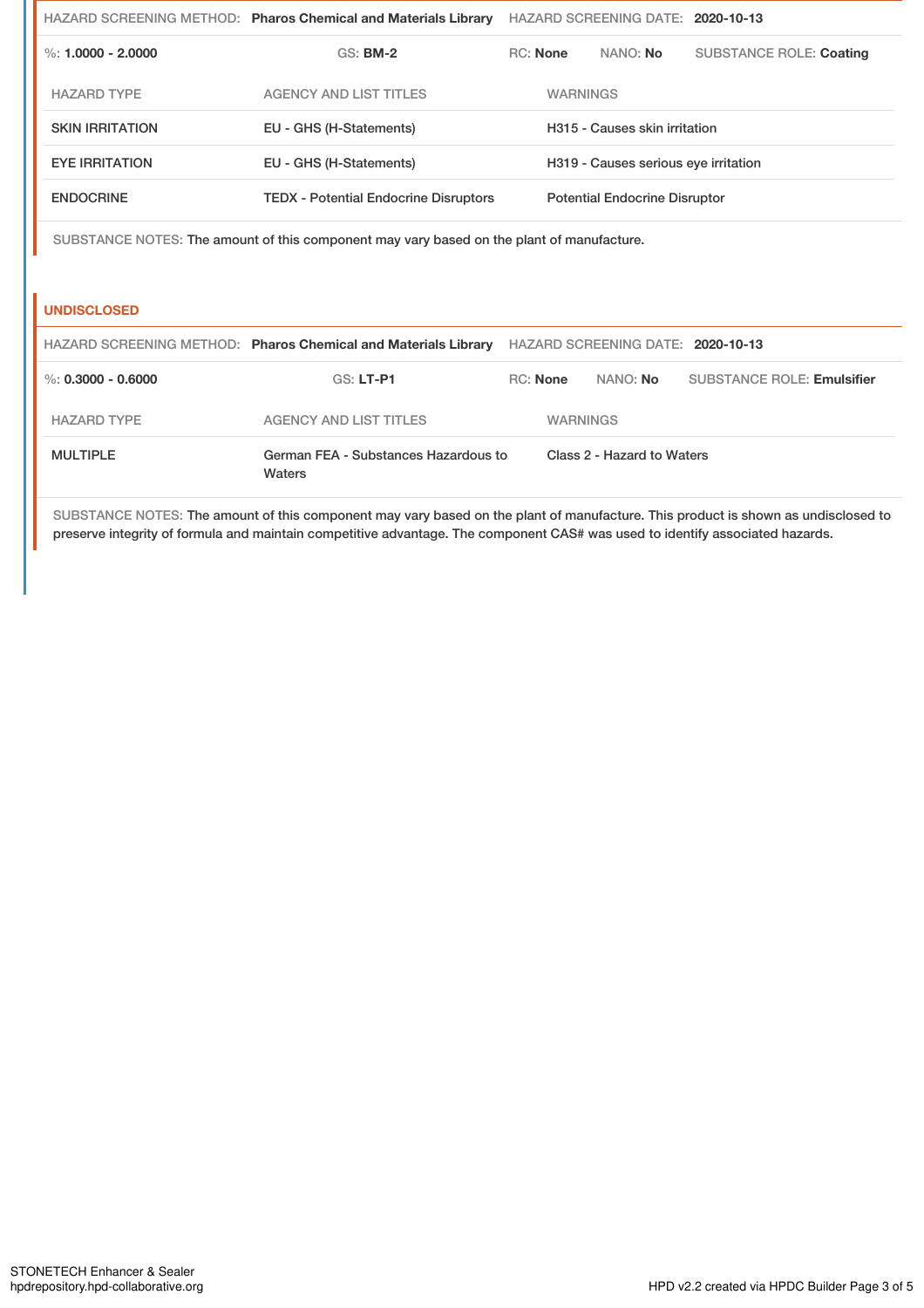This section lists applicable certification and standards compliance information for VOC emissions and VOC content. Other types of health or *environmental performance testing or certifications completed for the product may be provided.*

| <b>VOC EMISSIONS</b>                                                                                                                                                                                                   | N/A                                                      |                                    |  |  |  |  |
|------------------------------------------------------------------------------------------------------------------------------------------------------------------------------------------------------------------------|----------------------------------------------------------|------------------------------------|--|--|--|--|
| <b>CERTIFYING PARTY: Self-declared</b><br><b>APPLICABLE FACILITIES: Applies to All Facilities.</b><br><b>CERTIFICATE URL:</b>                                                                                          | <b>ISSUE DATE: 2020-10-</b><br><b>EXPIRY DATE:</b><br>13 | <b>CERTIFIER OR LAB: LATICRETE</b> |  |  |  |  |
| CERTIFICATION AND COMPLIANCE NOTES: STONETECH® Enhancer & Sealer has not been tested for VOC emissions.                                                                                                                |                                                          |                                    |  |  |  |  |
| <b>VOC CONTENT</b>                                                                                                                                                                                                     | TDS 251 "Low VOC LATICRETE® Products"                    |                                    |  |  |  |  |
| CERTIFYING PARTY: Self-declared<br><b>APPLICABLE FACILITIES: Applies to All Facilities.</b><br><b>CERTIFICATE URL:</b><br>https://www.laticrete.com/~/media/support-and-<br>downloads/technical-datasheets/tds251.ashx | ISSUE DATE: 2020-08-<br><b>EXPIRY DATE:</b><br>12        | <b>CERTIFIER OR LAB: LATICRETE</b> |  |  |  |  |
| CERTIFICATION AND COMPLIANCE NOTES: Meets LEED v4.1 Credit "Low Emitting Materials" Content Requirements per SCAQMD Rule 1113<br>(Low Solids Coating) and is calculated based on grams of VOC per liter of material.   |                                                          |                                    |  |  |  |  |

# **Section 4: Accessories**

This section lists related products or materials that the manufacturer requires or recommends for installation (such as adhesives or fasteners), maintenance, cleaning, or operations. For information relating to the contents of these related products, refer to their applicable Health Product *Declarations, if available.*

No accessories are required for this product.

# **Section 5: General Notes**

STONETECH® Enhancer & Sealer meets the Living Building Challenge v4.0 requirement that the product does not contain any of the Red Listed Materials or Chemicals. Specifically, STONETECH Enhancer & Sealer does not contain the following: Antimicrobials (marketed with a health claim) •Alkylphenols and related compounds •Asbestos •Bisphenol A (BPA) and structural analogues •California Banned Solvents •Chlorinated Polymers, including Chlorinated Polyethylene (CPE), Chlorinated Polyvinyl Chloride (CPVC), Chloroprene (neoprene monomer), Chlorosulfonated polyethylene (CSPE), Polyvinylidiene chloride (PVDC), and Polyvinyl Chloride (PVC) •Chlorobenzenes •Chlorofluorocarbons (CFCs) & Hydrochlorofluorocarbons (HCFCs) •Formaldehyde (added) • Monomeric, polymeric and organo-phosphate halogenated flame retardants (HFRs) •Organotin Compounds •Perfluorinated Compounds (PFCs) •Phthalates (orthophthalates) •Polychlorinated Biphenyls (PCBs) •Polycyclic Aromatic Hydrocarbons (PAH) •Short-Chain and Medium-Chain Chlorinated Paraffins •Toxic Heavy Metals - Arsenic, Cadmium, Chromium, Lead (added), and Mercury •Wood treatments containing Creosote, Arsenic or Pentachlorophenol. See Section 1 for Volatile Organic Compounds (VOC) (wet applied products) information.